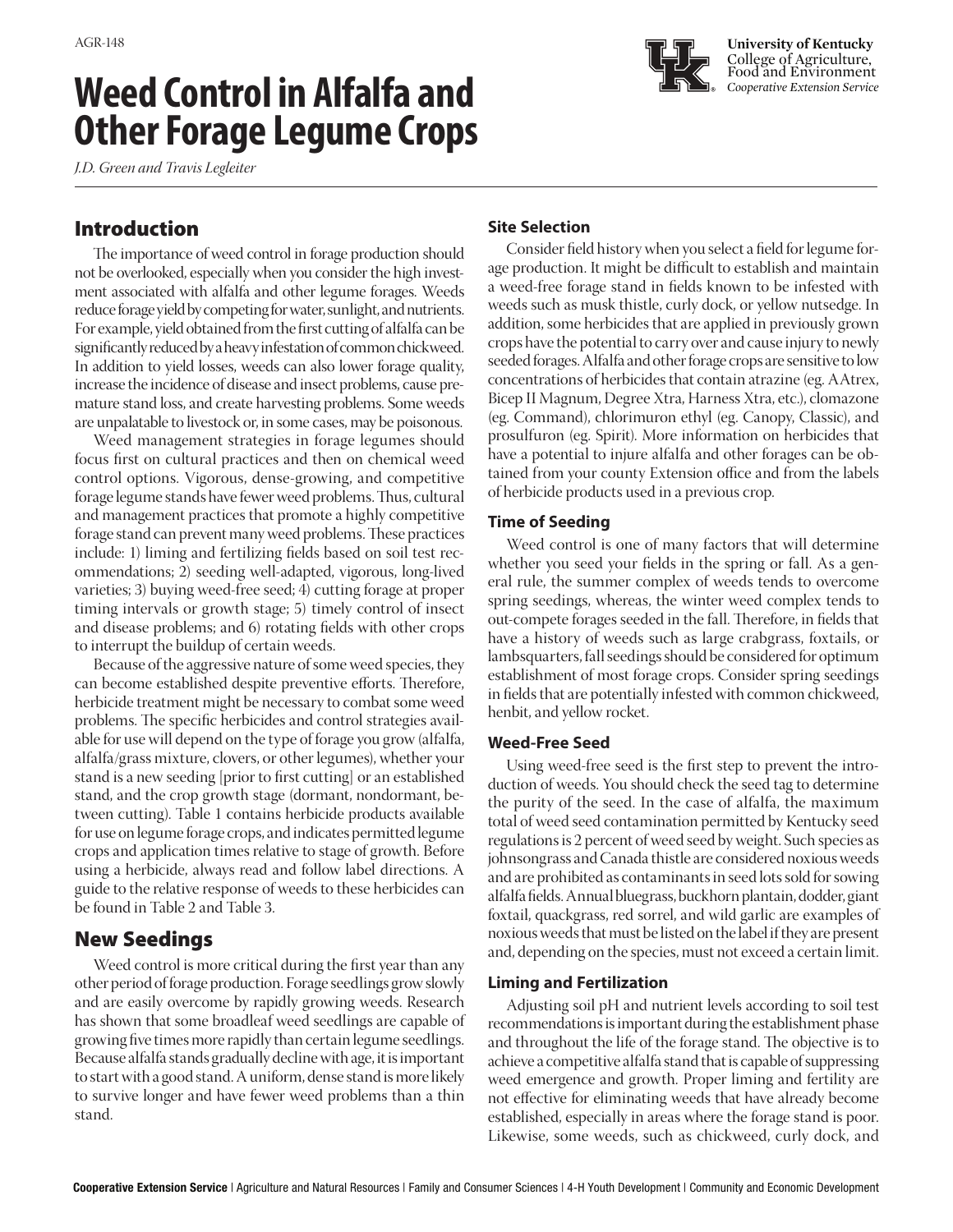#### **Table 1. Herbicide products labeled for legume forage crops and permitted application times relative to legume stage of growth.**

|                                          |                                                                                              | <b>Crops Labeled for Use</b> |                            |                               |                              | <b>Alfalfa Stage of Crop Growth</b> |                         |                         |                              |                          |                                 |  |  |  |  |
|------------------------------------------|----------------------------------------------------------------------------------------------|------------------------------|----------------------------|-------------------------------|------------------------------|-------------------------------------|-------------------------|-------------------------|------------------------------|--------------------------|---------------------------------|--|--|--|--|
| Herbicide<br><b>Active</b><br>Ingredient | <b>Products</b>                                                                              | <b>Alfalfa</b>               | Alfalfa-Grass Mixtures     | Clovers (Red, Aslike, Ladino) | <b>Birdsfoot Trefoil</b>     | Lespedeza                           | Dormant                 | Semi-Dormant            | Non-Dormant                  | Between Cuttings         | Spot Spray or Wiper Application |  |  |  |  |
|                                          |                                                                                              |                              |                            |                               |                              |                                     |                         |                         |                              |                          |                                 |  |  |  |  |
| <b>Before Seeding</b>                    | Roundup, etc.                                                                                |                              |                            | L                             | L <sup>1</sup>               | L <sup>1</sup>                      |                         |                         | $\overline{\phantom{a}}$     |                          |                                 |  |  |  |  |
| glyphosate<br>paraquat                   | Gramoxone, etc.                                                                              | L<br>L                       | L<br>L                     | L                             | L                            | L                                   | $\qquad \qquad -$       |                         |                              | $\overline{\phantom{a}}$ |                                 |  |  |  |  |
|                                          |                                                                                              |                              |                            |                               |                              |                                     |                         |                         |                              |                          |                                 |  |  |  |  |
|                                          | New Seedings (stands less than 1 year old or has not been through first cutting or mowing)   |                              |                            |                               |                              |                                     |                         |                         |                              |                          |                                 |  |  |  |  |
| $2,4-DB$                                 | Butyrac 200                                                                                  |                              | Χ                          | Χ                             | L <sup>2</sup>               | X                                   | Χ                       | Χ                       | Υ                            | X                        | Χ                               |  |  |  |  |
| bromoxynil                               | Maestro/Moxy                                                                                 | L                            | X                          | $\mathsf X$                   | X                            | X                                   | $\sf X$                 | X                       | Υ                            | $\mathsf X$              | X                               |  |  |  |  |
| clethodim                                | Select/Intensity                                                                             | L                            | X                          | $\sf X$                       | L                            | Χ                                   | $\mathsf X$             | X                       | Y                            | $\mathsf X$              | Y <sup>3</sup>                  |  |  |  |  |
| glyphosate                               | Roundup, etc.                                                                                | L<br>$<$ RR $>$              | $\mathbf{I}$<br>$<$ SW $>$ | $<$ SW $>$                    | L <sup>1</sup><br>$<$ SW $>$ | L <sup>1</sup><br>$<$ SW $>$        | $\overline{X}$          | $\mathsf X$             | Y <sup>4</sup><br>$<$ RR $>$ | $\overline{X}$           | Υ                               |  |  |  |  |
| imazamox                                 | Raptor                                                                                       | L                            | X                          | Χ                             | X                            | X                                   | X                       | $\mathsf X$             | Y <sup>4</sup>               | Y <sub>5</sub>           | X                               |  |  |  |  |
| imazethapyr                              | Pursuit, etc.                                                                                | L                            | Χ                          | L                             | Г                            | Χ                                   | $\mathsf X$             | $\mathsf X$             | Y <sup>4</sup>               | $Y^5$                    | X                               |  |  |  |  |
| imazethapyr +<br>glyphosate              | Extreme/<br><b>ThunderMaster</b>                                                             | L<br>$<$ RR $>$              | X                          | X                             | X                            | X                                   | X                       | X                       | Y <sup>4</sup><br>$<$ RR $>$ | $\sf X$                  | X                               |  |  |  |  |
| paraquat                                 | Gramoxone, etc.                                                                              | L                            | X                          | L                             | L                            | L                                   | Υ6                      | $\mathsf X$             | $\mathsf X$                  | Y6                       | X                               |  |  |  |  |
| pendimethalin                            | Prowl H20, etc.                                                                              | L                            | Χ                          | $\mathsf X$                   | Χ                            | Χ                                   | Χ                       | $\mathsf X$             | Y <sup>7</sup>               | $\mathsf X$              | $\mathsf X$                     |  |  |  |  |
| sethoxydim                               | Poast/Poast Plus                                                                             | L                            | $\overline{\mathsf{x}}$    | L                             | L                            | $\overline{X}$                      | $\overline{\mathsf{x}}$ | $\overline{X}$          | Y                            | $\overline{X}$           | $\overline{Y^3}$                |  |  |  |  |
|                                          | Established Stands (>1 year old stands or forage legume that has gone through first cutting) |                              |                            |                               |                              |                                     |                         |                         |                              |                          |                                 |  |  |  |  |
| $2,4$ -DB                                | Butyrac 200                                                                                  | L                            | Χ                          | X                             | Χ                            | X                                   | X                       | Χ                       | Υ                            | X                        | X                               |  |  |  |  |
| clethodim                                | Select/Intensity                                                                             | L                            | Χ                          | $\overline{\mathsf{X}}$       | L                            | Χ                                   | $\overline{X}$          | $\overline{\mathsf{X}}$ | $\overline{Y}$               | $\overline{X}$           | Y <sup>3</sup>                  |  |  |  |  |
| flumioxazin                              | Chateau/Tuscany                                                                              | L                            | Χ                          | $\mathsf X$                   | X                            | X                                   | $Y^8$                   | $Y^8$                   | X                            | $Y^8$                    | $\mathsf X$                     |  |  |  |  |
| glyphosate                               | Roundup, etc.                                                                                | L<br>$<$ RR $>$              | L<br>$<$ SW $>$            | L<br>$<$ SW $>$               | L <sup>1</sup><br>$<$ SW $>$ | L <sup>1</sup><br>$<$ SW $>$        | X                       | X                       | Y<br>$<$ RR $>$              | X                        | Y                               |  |  |  |  |
| hexazinone                               | Velpar                                                                                       | L                            | X                          | $\sf X$                       | Χ                            | Χ                                   | Υ6                      | Y <sub>6</sub>          | X                            | Y <sub>6</sub>           | Χ                               |  |  |  |  |
| imazamox                                 | Raptor                                                                                       | L                            | X                          | $\sf X$                       | х                            | X                                   | X                       | $Y^5$                   | $\overline{Y^5}$             | $Y^5$                    | Χ                               |  |  |  |  |
| imazethapyr                              | Pursuit, etc                                                                                 | L                            | L                          | $\mathsf{L}$                  | L                            | Χ                                   | $\mathsf X$             | $Y^5$                   | $Y^5$                        | $Y^5$                    | Χ                               |  |  |  |  |
| imazethapyr +<br>glyphosate              | Extreme/<br><b>ThunderMaster</b>                                                             | L<br>$<$ RR $>$              | X                          | X                             | X                            | X                                   | $\mathsf X$             | $Y^5$<br>$<$ RR $>$     | $Y^5$<br>$<$ RR $>$          | $Y^5$<br>$<$ RR $>$      | X                               |  |  |  |  |
| metribuzin                               | Glory, TriCor, etc.                                                                          | L                            | L                          | Χ                             | $\mathsf X$                  | X                                   | Y                       | Y <sup>9</sup>          | X                            | Χ                        | X                               |  |  |  |  |
| paraquat                                 | Gramoxone, etc.                                                                              | L                            | Χ                          | L                             | L                            | L                                   | Y6                      | X                       | X                            | $Y^6$                    | Χ                               |  |  |  |  |
| pendimethalin                            | Prowl H20, etc.                                                                              | L                            | L                          | Χ                             | $\mathsf X$                  | X                                   | Y <sup>7</sup>          | Y <sup>7</sup>          | X                            | Y <sup>7</sup>           | Χ                               |  |  |  |  |
| sethoxydim                               | Poast/Poast Plus                                                                             | Г                            | Χ                          | L                             | L                            | Χ                                   | Χ                       | Υ                       | Y                            | Χ                        | Y <sup>3</sup>                  |  |  |  |  |
| $L =$ Crop labeled for herbicide use.    |                                                                                              |                              |                            |                               |                              |                                     |                         |                         |                              |                          |                                 |  |  |  |  |

Y = Permitted application time.

RR = Apply ONLY to varieties designated as Roundup Ready alfalfa.

SW = Apply ONLY as a Spot Spray or Wiper Application on non RR-alfalfa and other forage legume crops.

X = Indicates herbicide is not labeled for use on this crop or herbicide application is not permitted at the specified growth stage.

<sup>1</sup> Some glyphosate products may not be labeled for these crops.

2 Apply only to new seedlings of Birdsfoot Trefoil.

<sup>3</sup> Do not make spot treatments in addition to broadcast treatments on the same areas.

4 Apply when seedling alfalfa is in the 2nd trifoliate stage or larger and weeds are 1 to 3 inches in height.

5 Apply in the spring, fall, or between cuttings before significant alfalfa growth or regrowth begins (less than 3 inches).

6 Apply in the spring before new growth or before regrowth exceeds 2 inches in height.

7 Apply after seedling alfalfa has reached the 2nd trifoliate stage; applications should be made prior to seedling and established alfalfa reaches 6 inches in growth; must be applied before weeds emerge.

8 Apply to established alfalfa with a maximum of 6 inches or less of growth; must be applied before weeds emerge.

9 Apply as a Post Dormant application only when metribuzin is impregnated onto dry fertilizer.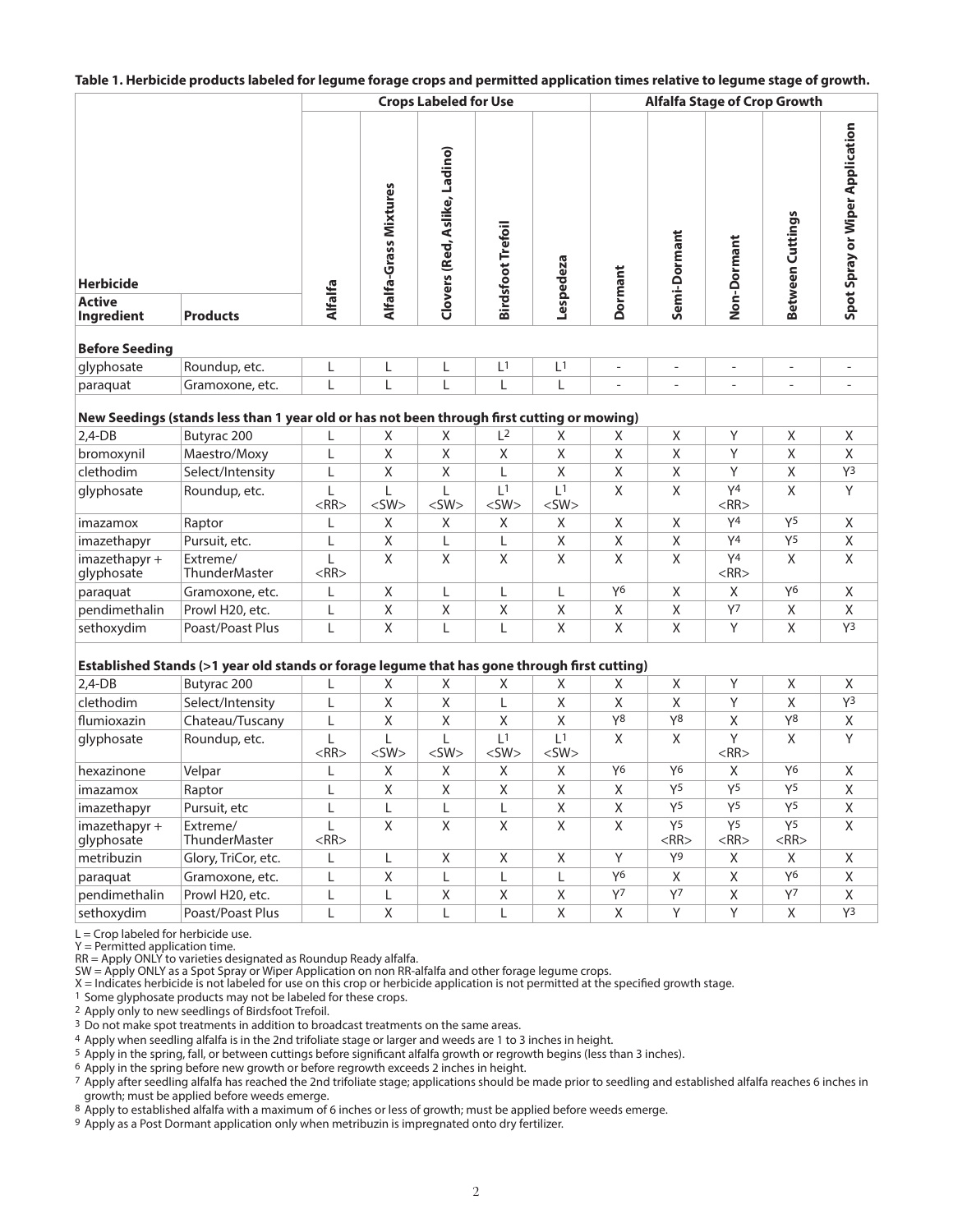crabgrass, respond favorably to fertilization. Thus, other weed control methods are often needed in addition to proper fertility.

#### **Clipping New Seedings**

Clipping or mowing can be an effective option for controlling some weeds, such as common cocklebur or jimsonweed, in legume forage stands. This method controls weeds by removing the leaves and lateral buds that develop new growth. Annual broadleaf weeds have buds that develop above the soil surface; they are more easily controlled with clipping or mowing than grasses, which have crown buds near the soil surface. Mow as low as possible to be effective. Because alfalfa plants and other legumes have crown buds, they can tolerate low clipping. When

you clip or mow new seedings, be careful not to smother young forage legume plants with heavy residues. Remove clipped vegetation when weed infestations are heavy.

#### **Herbicides for New Seedings**

Herbicides used for new seedings are designed to eliminate or reduce competition from rapidly growing weeds during the establishment phase. In some instances, herbicides that aid alfalfa establishment have also contributed to higher yields in subsequent years and improved longevity of stands. During seedling development, forage grasses usually are highly susceptible to injury from herbicides used in legume establishment. Subsequently, no herbicides are registered for new seedings of legume grass mixtures.

#### **Table 2. Guide to the relative response of cool-season weeds to herbicides.1**

|                                                 |                                  |                                                      | <b>Winter Annuals</b>       |                   |                   |               |                       |                |                   |                |                | <b>Perennials</b> |              |             |              |                     |          |                     |                 |
|-------------------------------------------------|----------------------------------|------------------------------------------------------|-----------------------------|-------------------|-------------------|---------------|-----------------------|----------------|-------------------|----------------|----------------|-------------------|--------------|-------------|--------------|---------------------|----------|---------------------|-----------------|
| <b>Herbicide</b><br><b>Active</b><br>Ingredient | <b>Products</b>                  | Labeled <sup>2</sup><br><b>Crops</b><br>(Crop Stage) | Crop Tolerance <sup>3</sup> | Chickweed, Common | Deadnettle/Henbit | Fleabane spp. | Marestail (Horseweed) | Mustard, Wild  | Pennycress, Field | Rocket, Yellow | Shepherdspurse | Thistle, Musk     | Dandelion    | Dock, Curly | Fescue, Tall | <b>Orchardgrass</b> | Plantain | Sorrel, Red (sheep) | Thistle, Canada |
| <b>Before Seeding</b>                           |                                  |                                                      |                             |                   |                   |               |                       |                |                   |                |                |                   |              |             |              |                     |          |                     |                 |
| glyphosate                                      | Roundup, etc.                    | alf, cl, bf, lsp                                     |                             | G                 | G                 | G             | G <sup>4</sup>        | G              | G                 | G              | G              | F                 | F            | F           | G            | G                   | F        | $\mathsf F$         | F               |
| paraquat                                        | Gramoxone, etc.                  | alf, cl, bf, lsp                                     |                             | G                 | G                 | F             | F                     | G              | F                 | F              | G              | P                 | P            | P           | F            | F                   | P        | P                   | $\mathsf{N}$    |
| <b>Non-Dormant</b>                              |                                  |                                                      |                             |                   |                   |               |                       |                |                   |                |                |                   |              |             |              |                     |          |                     |                 |
| $2,4-DB$                                        | Butyrac 200                      | $alf(S,E)$ ,<br>bf(5)                                | 1                           | P                 | P                 | F             | F                     | $F-G$          | $F-G$             | G              | F              | F                 | F            | F           | N            | N                   | F        | P                   | $\mathsf{N}$    |
| bromoxynil                                      | Maestro/Moxy                     | alf(S)                                               | $\overline{2}$              | F                 | F                 | P             | P                     | G              | G                 | F              | G              | P                 | P            | N           | N            | N                   | P        | P                   | P               |
| clethodim                                       | Select/Intensity                 | $alf(S,E)$ ,<br>bf(E)                                | $\mathbf{0}$                | $\mathsf{N}$      | N                 | N             | N                     | N              | $\mathsf{N}$      | $\mathsf{N}$   | N              | N                 | $\mathsf{N}$ | N           | $F-G$        | $F-G$               | N        | N                   | N               |
| glyphosate                                      | Roundup, etc.                    | alf(S,E)<br><rr-alf only=""></rr-alf>                | $\Omega$                    | G                 | G                 | G             | G <sup>4</sup>        | G              | G                 | G              | G              | F                 | $F-G$        | $F-G$       | G            | G                   | F        | F                   | F               |
| imazamox <sup>5</sup>                           | Raptor                           | alf(S,E)                                             | 1                           | F                 | F                 | $\ast$        | P                     | G              | $\overline{G}$    | G              | $F-G$          | P                 | F            | $\mathsf F$ | N            | N                   | P        | P                   | F               |
| imazethapyr <sup>5</sup>                        | Pursuit                          | alf, cl, bf<br>(S,E)                                 | 1                           | G                 | F                 | $\ast$        | P                     | G              | G                 | G              | G              | P                 | F            | F           | N            | N                   | P        | P                   | P               |
| imazethapyr +<br>glyphosate                     | Extreme/<br><b>ThunderMaster</b> | alf(S,E)<br><rr-alf only=""></rr-alf>                | 1                           | G                 | F                 | G             | G <sup>4</sup>        | G              | $\ast$            | G              | G              | P                 | F            | F           | F            | F                   | F        | F                   | F               |
| sethoxydim                                      | Poast/Poast Plus                 | alf, cl, bf<br>(S,E)                                 | 0                           | N                 | N                 | $\mathsf{N}$  | N                     | N              | N                 | N              | N              | N                 | N            | N           | F            | F                   | N        | N                   | $\mathsf{N}$    |
| <b>Dormant or Semi-Dormant Season</b>           |                                  |                                                      |                             |                   |                   |               |                       |                |                   |                |                |                   |              |             |              |                     |          |                     |                 |
| metribuzin                                      | Glory/TriCor, etc.               | alf(E)                                               | 2                           | G                 | G                 | F             | F                     | G              | G                 | G              | G              | P                 | F            | F           | P            | P                   | P        | P                   | P               |
| flumioxazin                                     | Chateau/Tuscany                  | alf(E)                                               | 3                           | G                 | G                 | ₩             | $F-G$                 | F              | F                 | F              | F              | P                 | F            | N           | N            | N                   | N        | P                   | P               |
| <b>Dormant or Between Cuttings</b>              |                                  |                                                      |                             |                   |                   |               |                       |                |                   |                |                |                   |              |             |              |                     |          |                     |                 |
| hexazinone                                      | Velpar                           | alf(E)                                               | 2                           | G                 | $F-G$             | F             | F                     | G              | G                 | G              | G              | F                 | F            | F           | F            | F                   | F        | P                   | P               |
| paraquat                                        | Gramoxone, etc.                  | alf(S,E)                                             | $\overline{2}$              | $\overline{G}$    | G                 | F             | P                     | $\overline{G}$ | $F-G$             | $F-G$          | $\overline{G}$ | P                 | P            | P           | F            | F                   | F        | P                   | $\mathsf{N}$    |
| pendimethalin                                   | Prowl H20, etc.                  | alf(S,E)                                             | 1                           | F                 | $F-G$             | P             | N                     | P              | P                 | F              | F              | $\mathsf{N}$      | N            | N           | N            | N                   | N        | N                   | N               |

**Efficacy Ratings:**  $G = Good$ ;  $F = Fair$ ;  $P = Poor$ ;  $N = None$ ;  $* = Data not available$ 

1 This table should be used only as a guide for comparing the relative effectiveness of herbicides to a particular weed. A herbicide may perform better or worse than indicated, depending on weed size and/or extreme weather conditions. If a farmer is getting satisfactory results under his conditions, he should not necessarily change products as a result of the information in the table.

2 **Labeled Crops:** alf = alfalfa; cl = clover, bf = birdsfoot trefoil; lsp = lespedeza; RR = Roundup Ready varieties

**Crop Stage:** S = new seedings; E = established stands

<sup>3</sup> Based on a scale from 0 to 9. A crop response of 3 or less will not result in a crop yield loss when treatments are applied under normal conditions.

4 Will not control biotypes resistant/tolerant to the class of chemistry associated with this herbicide.

5 May also be applied between cuttings or in the fall after last cutting or in the early spring.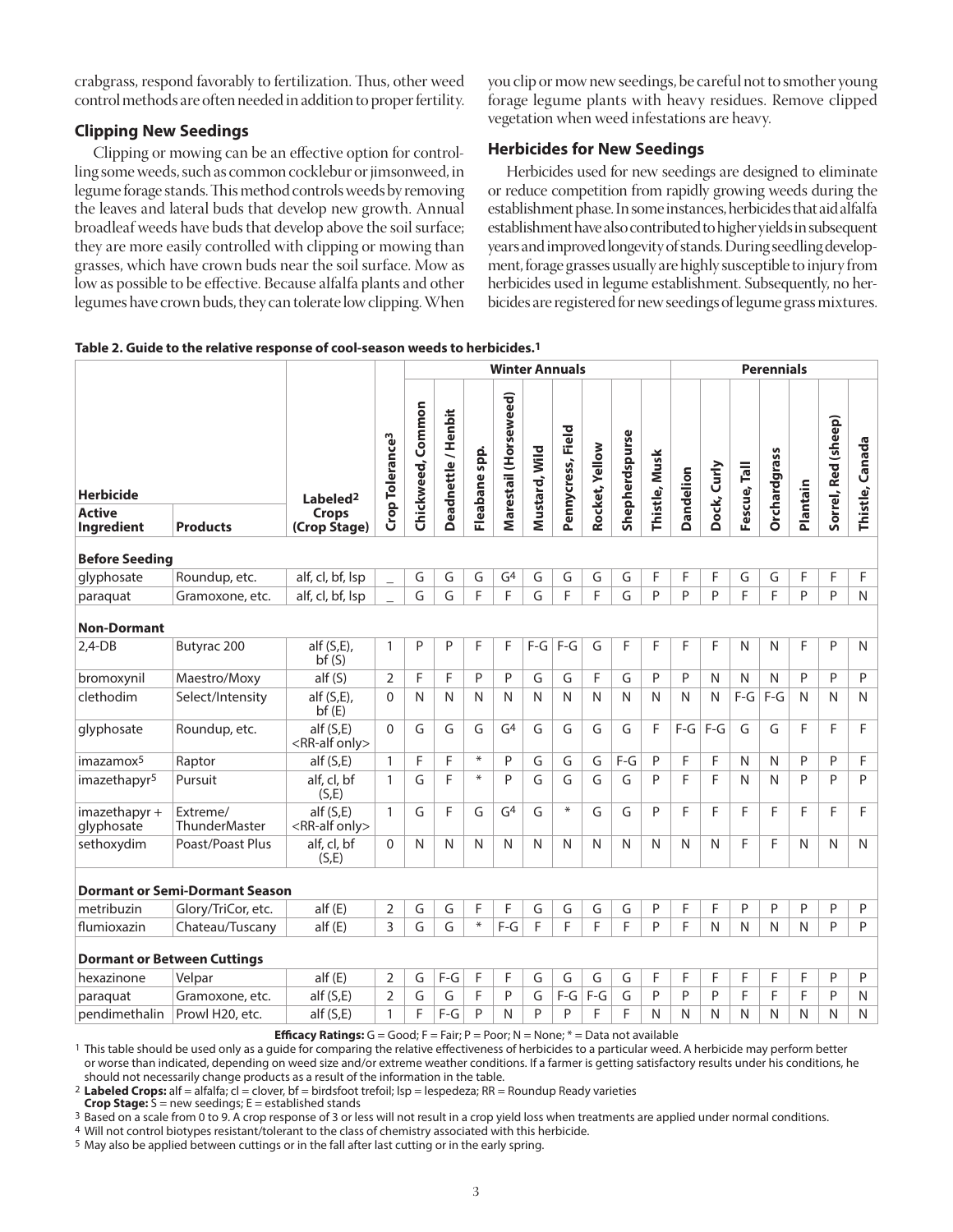# Roundup Ready® Alfalfa

Alfalfa varieties are now available for planting which are resistant to foliar applications of glyphosate (eg. Roundup, etc.). These Roundup Ready alfalfa varieties can provide opportunities to produce high quality, relatively weed-free forage with excellent crop safety and minimal harvest restrictions. The Roundup Ready alfalfa system also provides an additional management tool during the first year of establishment, which is a critical time for weed control in alfalfa. During stand establishment, an initial glyphosate application is necessary at the 3 to 5 trifoliate leaf stage to remove the small percentage of glyphosate-susceptible alfalfa plants that can be present in a new seeding. In forage production systems, such as alfalfagrass mixtures, planting a Roundup Ready alfalfa may not be a viable option. However, glyphosate could be used during the initial establishment phase of alfalfa followed by interseeding a desirable forage grass at a later time. In this case, all glyphosate applications must be applied before any forage grass is seeded and cannot be used after forage grasses emerge and become established within the alfalfa stand.

#### **Table 3. Guide to the relative response of warm-season weeds to herbicides.1**

|                                                                    |                                  |                                                      |                             | <b>Summer Annuals</b> |           |              |            |                   |                         |                           |               |                         | <b>Perennials</b> |                        |                         |                         |                  |
|--------------------------------------------------------------------|----------------------------------|------------------------------------------------------|-----------------------------|-----------------------|-----------|--------------|------------|-------------------|-------------------------|---------------------------|---------------|-------------------------|-------------------|------------------------|-------------------------|-------------------------|------------------|
| <b>Herbicide</b><br><b>Active</b><br>Ingredient<br><b>Products</b> |                                  | Labeled <sup>2</sup><br><b>Crops</b><br>(Crop Stage) | Crop Tolerance <sup>3</sup> | Barnyardgrass         | Crabgrass | Foxtails     | Goosegrass | Cocklebur, Common | Lambsquarters, Common   | Nightshade, Eastern Black | Panicum, Fall | Pigweeds/Spiny Amaranth | Ragweed, Common   | Smartweed (Ladysthumb) | Johnsongrass (seedling) | Johnsongrass (rhizome)  | Nutsedge, Yellow |
| <b>Before Seeding</b>                                              |                                  |                                                      |                             |                       |           |              |            |                   |                         |                           |               |                         |                   |                        |                         |                         |                  |
| glyphosate                                                         | Roundup, etc.                    | alf, cl, bf, lsp                                     | $\overline{a}$              | G                     | G         | G            | G          | G                 | G                       | G                         | G             | G                       | G                 | G                      | G                       | G                       | $F-G$            |
| paraquat                                                           | Gramoxone, etc.                  | alf, cl, bf, lsp                                     |                             | G                     | F         | G            | G          | F                 | F                       | G                         | F             | G                       | G                 | F                      | F                       | N                       | P                |
| <b>Non-Dormant</b>                                                 |                                  |                                                      |                             |                       |           |              |            |                   |                         |                           |               |                         |                   |                        |                         |                         |                  |
| $2,4-DB$                                                           | Butyrac 200                      | $alf(S,E)$ ,<br>bf(5)                                | $\mathbf{1}$                | N                     | N         | N            | N          | G                 | G                       | F                         | N             | G                       | $F-G$             | $F-G$                  | N                       | N                       | N                |
| bromoxynil                                                         | Maestro/Moxy                     | alf(S)                                               | $\overline{2}$              | N                     | N         | $\mathsf{N}$ | N          | G                 | G                       | G                         | $\mathsf{N}$  | F                       | G                 | G                      | $\mathsf{N}$            | N                       | $\mathsf{N}$     |
| clethodim                                                          | Select/Intensity                 | $alf(S,E)$ ,<br>bf(E)                                | 0                           | G                     | G         | G            | G          | $\mathsf{N}$      | N                       | N                         | G             | N                       | N                 | N                      | G                       | $\overline{\mathsf{G}}$ | N                |
| glyphosate                                                         | Roundup, etc.                    | alf(S,E)<br><rr-alf only=""></rr-alf>                | $\Omega$                    | G                     | G         | G            | G          | G                 | G                       | G                         | G             | G                       | G                 | G                      | G                       | G                       | $F-G$            |
| imazamox <sup>5</sup>                                              | Raptor                           | alf(S,E)                                             | $\mathbf{1}$                | G                     | F         | G            | F          | G                 | G                       | G                         | F             | G <sup>4</sup>          | F                 | G                      | G                       | F                       | F                |
| imazethapyr <sup>5</sup>                                           | Pursuit                          | alf, cl, bf<br>(S,E)                                 | $\mathbf{1}$                | F                     | F         | G            | F          | G                 | F                       | G                         | F             | G <sup>4</sup>          | $F-G$             | G                      | G                       | P                       | F                |
| imazethapyr +<br>glyphosate                                        | Extreme/<br><b>ThunderMaster</b> | alf(S,E)<br><rr-alf only=""></rr-alf>                | $\mathbf{1}$                | G                     | G         | G            | G          | G                 | G                       | G                         | G             | G                       | G                 | G                      | G                       | G                       | F                |
| sethoxydim                                                         | Poast/Poast Plus                 | alf, cl, bf<br>(S,E)                                 | 0                           | G                     | G         | G            | G          | N                 | N                       | N                         | G             | N                       | N                 | N                      | G                       | F                       | $\mathsf{N}$     |
| <b>Dormant or Semi-Dormant Season</b>                              |                                  |                                                      |                             |                       |           |              |            |                   |                         |                           |               |                         |                   |                        |                         |                         |                  |
| metribuzin                                                         | Glory/TriCor, etc.               | alf(E)                                               | $\overline{2}$              | F                     | P         | F            | P          | P                 | G                       | F                         | P             | G                       | G                 | F                      | P                       | N                       | N                |
| flumioxazin                                                        | Chateau/Tuscany                  | alf(E)                                               | 3                           | F                     | F         | F            | F          | P                 | $\overline{\mathsf{G}}$ | G                         | F             | G                       | F                 | F                      | $\mathsf{N}$            | N                       | $\mathsf{N}$     |
| <b>Dormant or Between Cuttings</b>                                 |                                  |                                                      |                             |                       |           |              |            |                   |                         |                           |               |                         |                   |                        |                         |                         |                  |
| hexazinone                                                         | Velpar                           | alf(E)                                               | $\overline{2}$              | F                     | F         | F            | P          | F                 | G                       | F                         | F             | G                       | F                 | F                      | N                       | N                       | N                |
| paraquat                                                           | Gramoxone, etc.                  | alf(S,E)                                             | $\overline{2}$              | $F-G$                 | F         | G            | G          | F                 | $F-G$                   | G                         | G             | $F-G$                   | G                 | F                      | F                       | N                       | N                |
| pendimethalin                                                      | Prowl H20, etc.                  | alf(S,E)                                             | $\mathbf{1}$                | G                     | G         | G            | G          | P                 | G                       | Þ                         | G             | G                       | P                 | F                      | $F-G$                   | N                       | N                |

**Efficacy Ratings:**  $G = Good$ ;  $F = Fair$ ;  $P = Poor$ ;  $N = None$ ;  $* = Data not available$ 

1 This table should be used only as a guide for comparing the relative effectiveness of herbicides to a particular weed. A herbicide may perform better or worse than indicated, depending on weed size and/or extreme weather conditions. If a farmer is getting satisfactory results under his conditions, he should not necessarily change products as a result of the information in the table.

<sup>2</sup> Labeled Crops: alf = alfalfa; cl = clover, bf = birdsfoot trefoil; lsp = lespedeza; RR = Roundup Ready varieties;

**Crop Stage:** S = new seedings; E = established stands

3 Based on a scale from 0 to 9. A crop response of 3 or less will not result in a crop yield loss when treatments are applied under normal conditions.

4 Will not control biotypes resistant/tolerant to the class of chemistry associated with this herbicide.

5 May also be applied between cuttings or in the fall after last cutting or in the early spring.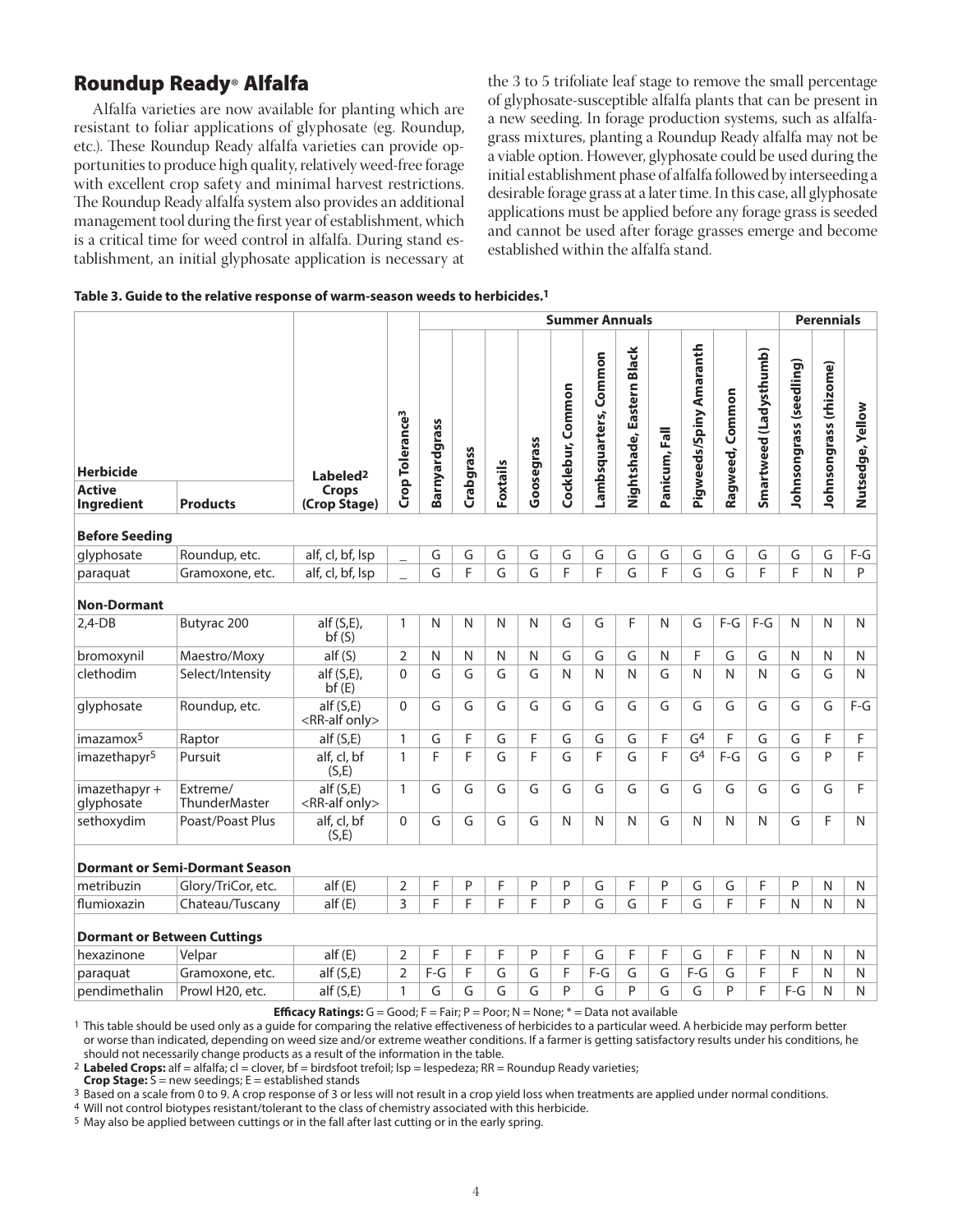# Maintaining Established Stands

 Established forage legumes are capable of growing fairly rapidly and competing against many weed seedlings during the growing season. However, weeds gradually invade fields where forage stands decline with age. Timely mowing and the use of herbicides may aid in weed control and prolong the life of the stand. If you have a weed problem that occurs in field borders, along fence rows, or in adjacent fields, you should mow or spray to prevent production and spread of weed seed from these areas into alfalfa and other hay fields. This is particularly important for such weeds as musk thistle and marestail (i.e. horseweed), which is capable of producing a large number of seeds that are easily spread by wind to new areas.

#### **Clipping and Grazing Established Stands**

The routine cutting of legumes for hay or mowing is sometimes effective in controlling some perennial weeds by reducing food reserves and plant vigor. Whereas, in grazed forages, livestock often selectively graze and may leave such weeds as curly dock or musk thistle. Mowing soon after livestock have been removed from the field can help control these weeds and prevent seed production and further spread of infestations. On the other hand, livestock will readily graze weeds such as johnsongrass, which can be a method to help reduce johnsongrass populations.

# **Herbicides for Established Stands**

Several herbicide options are available for established alfalfa stands. You can use many of the same herbicides available for new seedings. Furthermore, the deep root system of established plants such as alfalfa enables them to tolerate certain herbicides that are not suitable for new seedings. When selecting herbicides for forage legumes, you should consider such factors as: whether the herbicide can be applied as a dormant season, nondormant, or between cutting treatment (Table 1); effectiveness on weed species to be controlled (Table 2 and Table 3); feeding and grazing limitations; rotational crop restrictions; and cost of treatment.

# Scouting Methods for Forage Crops

Scouting for weed problems early is an effective tool for finding and controlling weed problems before they develop into situations that cannot be easily managed. This requires a trained eye and the ability to identify weeds in their early growth stages. Winter annual weeds, such as common chickweed and henbit, usually germinate in late fall or winter and are present in early spring, whereas, the summer weed complex, which includes crabgrass and common ragweed, will be present after the first harvest through a killing frost in the fall.

Weed infestation levels or weed density should be determined by estimating the percentage of ground cover occupied by weeds. This can be accomplished by randomly selecting one site for every 10 acres within a field. A minimum of three sites should be selected in fields with fewer than 20 acres. At each field site, an area approximately 30 feet by 30 feet should be used to determine the percentage of weeds present. Keep in mind that fields that appear almost weed free could have a 5% weed density. Only in extremely poor alfalfa stands will weed infestations in excess of 50% occur. At each site, record the predominant species and its size at the time of sampling. For additional information on field scouting, refer to the *Kentucky Integrated Crop Management Manual for Alfalfa* on the Web at <http://ipm.ca.uky.edu/files/ipm1alf.pdf >.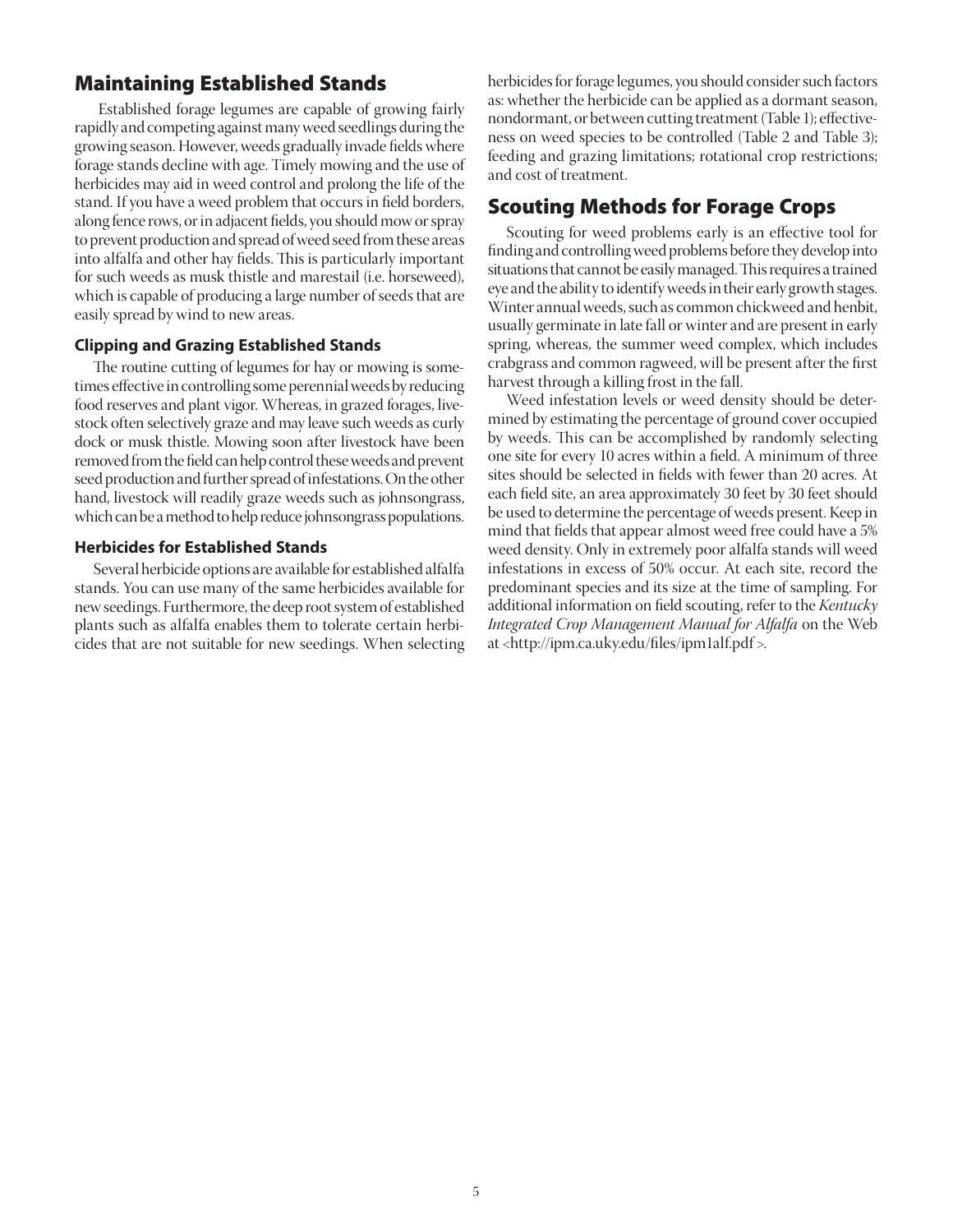# Herbicides for Use in Forage Legumes

# 2,4-DB

(BUTYRAC 200 and 2,4-DB 200)

BUTYRAC 200 and 2,4-DB 200 contain 2 lb ai of 2,4-DB (dimethlyamine salt) per gal.

**Crops:** New seedings and established alfalfa and on seedling birdsfoot trefoil.

**Use Rate:** Broadcast at 1 to 2 qt/A for weed species less than 1 inch. Broadcast at 2 to 3 qt/A for weed species up to 3 inches.

**Additives:** In general, an adjuvant is not required unless specified by the label or tank mix partner. A non-ionic surfactant may be included in seedling alfalfa grown in dry, low humidity areas (consult label).

**Weeds Controlled:** Controls and suppresses growth of broadleaf weeds, including cocklebur, common lambsquarters, pigweeds, common ragweed, field pennycress, jimsonweed, annual morningglory, wild mustard, and yellow rocket; may not adequately control overwintered field pennycress and wild mustard.

**General Comments:** Apply postemergence in the fall or spring when weeds are small (1 to 3 inches). Forage legumes should be healthy and actively growing for greatest selectivity. In established alfalfa, stem twisting and malformation of the leaves might be observed; under most conditions this response is usually outgrown.

**Precautions:** Do not spray if temperature exceeds 90°F and/ or is predicted to exceed 90°F during the three days following application. Do not apply when crop is stressed from lack of moisture. Do not add wetting agents or other additives to the spray solutions unless specified on the label. Rainfall within 7-10 days following application can cause unacceptable crop injury. Do not use on clovers or other legumes not listed on the label.

#### **Grazing and Hay Restrictions:**

- *• Seedling:* Do not graze or feed seedling alfalfa or seedling birdsfoot trefoil within 60 days of application.
- *• Established:* Do not graze established alfalfa or feed straw or hay from treated established alfalfa to livestock within 30 days of application.

**Tank Mixes:** Consult label for rates and additional comments before tank mixing with POAST or bromoxynil (eg Buctril, Maestro, Moxy).

# Bromoxynil

(BROX 2EC, MAESTRO 2EC, MAESTRO 4EC, MOXY 2E)

BROX 2EC, MAESTRO 2EC and MOXY 2E contain 2 lb ai of bromoxynil per gal; MAESTRO 4EC contains 4 lb ai of bromoxynil per gal.

**Crops:** Seedling alfalfa only.

**Use Rate:** Broadcast BROX 2EC, Maestro 2EC, and Moxy 2E at 1 to 1.5 pt/A; Maestro 4EC at 0.5 to 0.75 pt/A.

**Additives:** Do not apply with a spray adjuvant (Crop Oil Concentrate or Non-Ionic Surfactant) unless specified by the label or tank mixture combination (increased alfalfa injury may occur).

**Weeds Controlled:** Controls and suppresses growth of broadleaf weeds, including cocklebur, common ragweed, jimsonweed, common lambsquarters, smartweed. Apply before weeds exceed the 4-leaf stage, 2 inches in height, or 1 inch in diameter (rosettes), whichever comes first. Bromoxynil may not adequately control over-wintered field pennycress, henbit, or wild mustard.

**General Comments:** Apply in the fall or in the spring to seedling alfalfa when the majority of the field has a minimum of 4 trifoliate leaves. Crop leaf burn can occur following product application. When alfalfa stand is uneven and conditions favor leaf burn, unacceptable crop injury may occur to alfalfa in the 2 trifoliate leaf stage or smaller stage of growth. Applications made when temperatures are expected to exceed 70°F at and 3 days following application can result in unacceptable crop injury. The total cumulative rate of bromoxynil should not exceed 0.5 lb ai per season (eg. 2 pt/A Brox 2EC or 1 pt/A Maestro 4EC).

**Precautions:** Warm, humid conditions following application may enhance leaf burn; however, new crop growth is less likely to be affected. Do not apply when alfalfa is under moisture, temperature, insect, or disease stress or has been stressed by carry-over from another pesticide or application.

**Grazing and Hay Restrictions:** Do not cut for feed or graze spring-treated alfalfa within 30 days following treatment. Do not cut for feed or graze fall- or winter-treated alfalfa until spring, or at least 60 days following treatment.

**Tank Mixes:** Consult product labels for rates and additional comments before tank mixing with BUTYRAC 200 (2,4-DB) or PURSUIT.

# Clethodim

(Various Products)

INTENSITY ONE, SELECT MAX, and TAPOUT contain 0.97 lb ai clethodim per gal of product; ARROW 2EC, CLETHODIM 2EC, INTENSITY, SECTION 2EC, SELECT 2EC, SHADOW, and VOLUTEER contain 2 lb ai clethodim per gal of product; SEC-TION THREE and SHADOW 3EC contain 3 lb ai clethodim per gal of product.

**Crops:** New alfalfa seedings and established alfalfa and birdsfoot trefoil.

**Use Rate:** Application rates will vary depending on the product formulation used and the specific weed species growth stage. Consult individual product labels for recommended rates.

• SELECT MAX, INTENSITY ONE, etc (0.97 lb ai/gal) apply 9 to 32 fl oz/A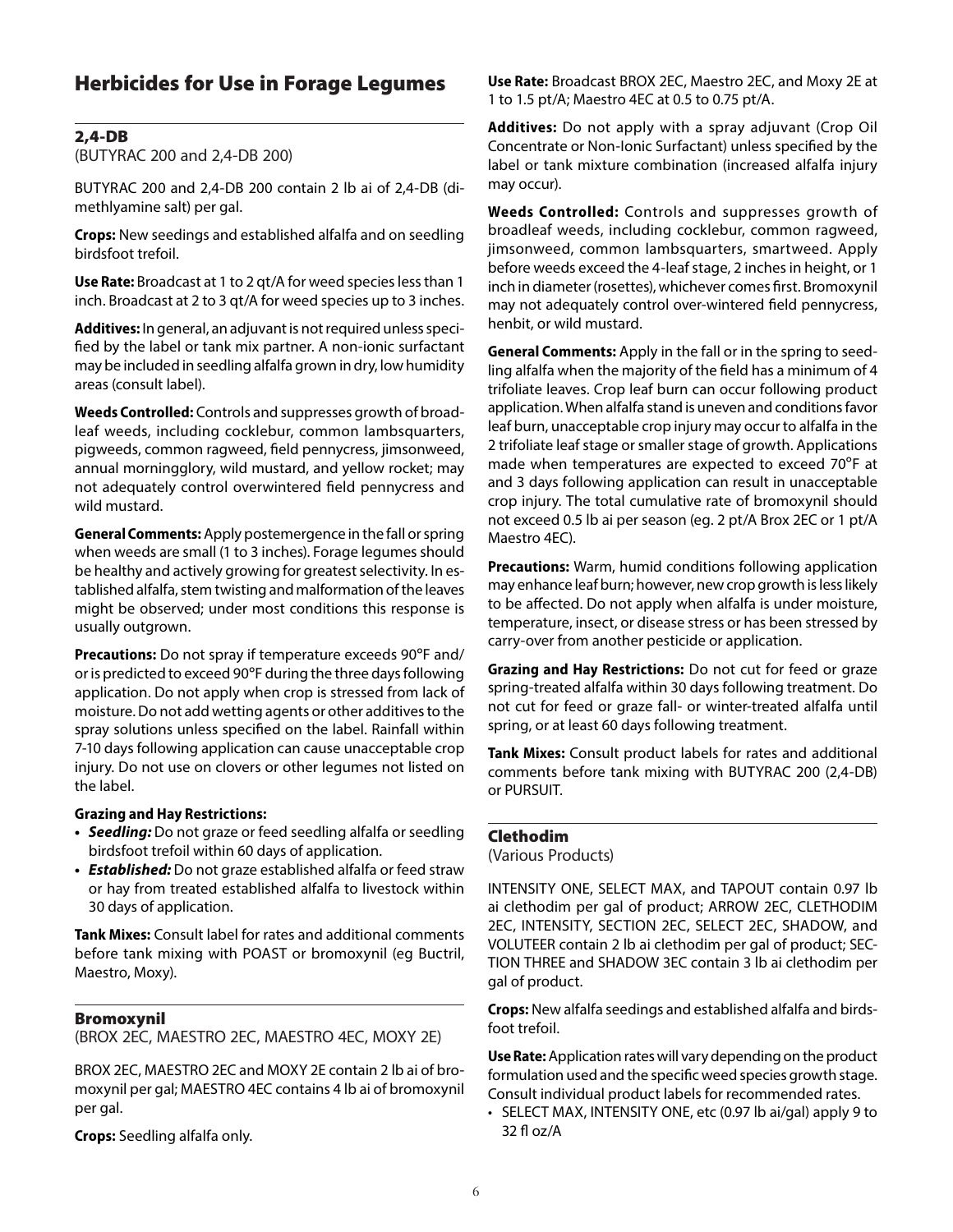- SELECT, INTENSITY, etc. (2 lb ai/gal) apply 6 to 16 fl oz/A
- SECTION THREE, SHADOW 3EC (3 lb ai/gal) apply 4 to 10.67 fl oz/A

**Additives:** Postemergence applications require the addition of an adjuvant. Apply Crop Oil Concentrate at 1 qt/A (a nonionic surfactant can be substituted and used with some clethodim products). Liquid fertilizer (10-34-0, 28% N, or 32% N) or ammonium sulfate (AMS) may be added to the spray solution (consult label).

**Weeds Controlled:** Controls and suppresses growth of many annual and perennial grass weeds, including crabgrass, fall panicum, foxtails, shattercane, and johnsongrass. For rhizome johnsongrass, more than one application may be required. The first application should be applied when johnsongrass plants are less than 25 inches tall. If regrowth occurs or new plants emerge, make the second application to plants when they are less than 18 inches tall.

**General Comments:** Apply to grasses that are actively growing and within their optimum plant heights for best results. Apply before legume canopy covers the target weeds and interferes with spray coverage. Clethodim is rainfast after one hour.

**Precautions:** Do not plant rotational crops until 30 days after application. Minor leaf spotting may occur on treated plants under certain environmental conditions.

**Grazing and Hay Restrictions:** Do not harvest, feed, or graze treated legumes within 15 days of application.

**Tank Mixes:** Consult label for allowed herbicide/insecticide tank mixtures and precautions.

# Flumioxazin (CHATEAU SW, TUSCANY, TUSCANY SC)

CHATEAU SW and TUSCANY contain 0.51 lb ai of flumioxazin per lb product; TUSCANY SC contains 4 lb ai of flumioxazin per gal.

**Crops:** Apply prior to weed seed germination (preemergence) on established alfalfa.

**Use Rate:** Apply CHATEAU SW and TUSCANY at 4 oz/A; TUS-CANY SC at 4 fl oz/A.

**Weeds Controlled:** Common chickweed, henbit, lambsquarters, marestail (horseweed), eastern black nightshade, pigweeds, common ragweed.

**General Comments:** Apply to established alfalfa with a maximum amount of growth of 6 inches or less for preemergence (soil-residual) control of weeds. Established alfalfa is defined as alfalfa that has gone through a first cutting/mowing. Application to alfalfa with greater than 6 inches of growth may result in unacceptable crop injury. For control of winter annual weeds, the best timing for preemergence control is in the fall after the last cutting. For control of summer annual weeds, the best timing for preemergence control is in the spring prior to alfalfa growth (before 6 inches of new growth).

**Precautions:** Applications should be made as soon as possible after cutting and removing alfalfa to minimize injury to alfalfa growth. Some burning of treated leaves and stems (users should understand and be willing to accept this risk before using on alfalfa). Do not apply more than 4 oz/A of Chateau/ Tuscany (4 fl oz/A Tuscany SC) during a single application or more than 8 oz/A of Chateau/Tuscany (4 fl oz/A Tuscany SC) during a single growing season. Do not use on intended mixed alfalfa-grass stands.

**Grazing and Hay Restrictions:** Do not apply within 25 days of harvest or grazing alfalfa.

**Tank Mixes:** Application with paraquat can be used to burndown winter annuals prior to winter dormant period.

# **Glyphosate**

(Various Products)

Glyphosate is the active ingredient contained in ROUNDUP and various other products (Table 4). Examples include: ABUNDIT EDGE, BUCCANEER, CORNERSTONE, CREDIT, DURAMAX, ENVY, GLYFOS X-TRA, GLY STAR, HELOSATE, MAD DOG, ROUNDUP POWERMAX, ROUNDUP WEATHERMAX. The formulations of some products differ in the concentration of glyphosate (lb of acid equivalents per gal of product) and whether additional surfactant is required. Therefore, it is important to consult the glyphosate product label for specific herbicide rate, use of additives, and other directions.

**Crops:** Roundup Ready® alfalfa varieties and for use as a preplant foliar treatment to burn down existing vegetation for establishment of legumes, such as alfalfa, clovers, birdsfoot trefoil, and lespedeza; or for use as a spot treatment or wiper application in seedling or established stands of alfalfa and clover.

**Use Rate:** General guidelines for various glyphosate product formulations are listed in Table 4. Application rates for specific weed species will vary depending on the product formulation used.

**Additives:** Dry ammonium sulfate (AMS) 1 to 2% by weight (8.5 to 17 lb/100 gal) may be included with glyphosate products to enhance weed control. An equivalent amount of liquid formulation of ammonium sulfate may also be used. Recommendations for use of additional surfactant (if needed) will vary depending on the products (consult label).

**Weeds Controlled:** Controls annual and perennial grasses and broadleaf plants. Consult label for specific weeds controlled, application rates, and relative weed sizes for optimum results.

**General Comments:** Glyphosate is a nonselective, translocated herbicide with no soil residual activity. Weeds may not be effectively controlled if glyphosate-resistant biotypes are present or when weeds are growing under poor conditions, such as drought stress or low temperatures. Rainfall soon after application may reduce effectiveness.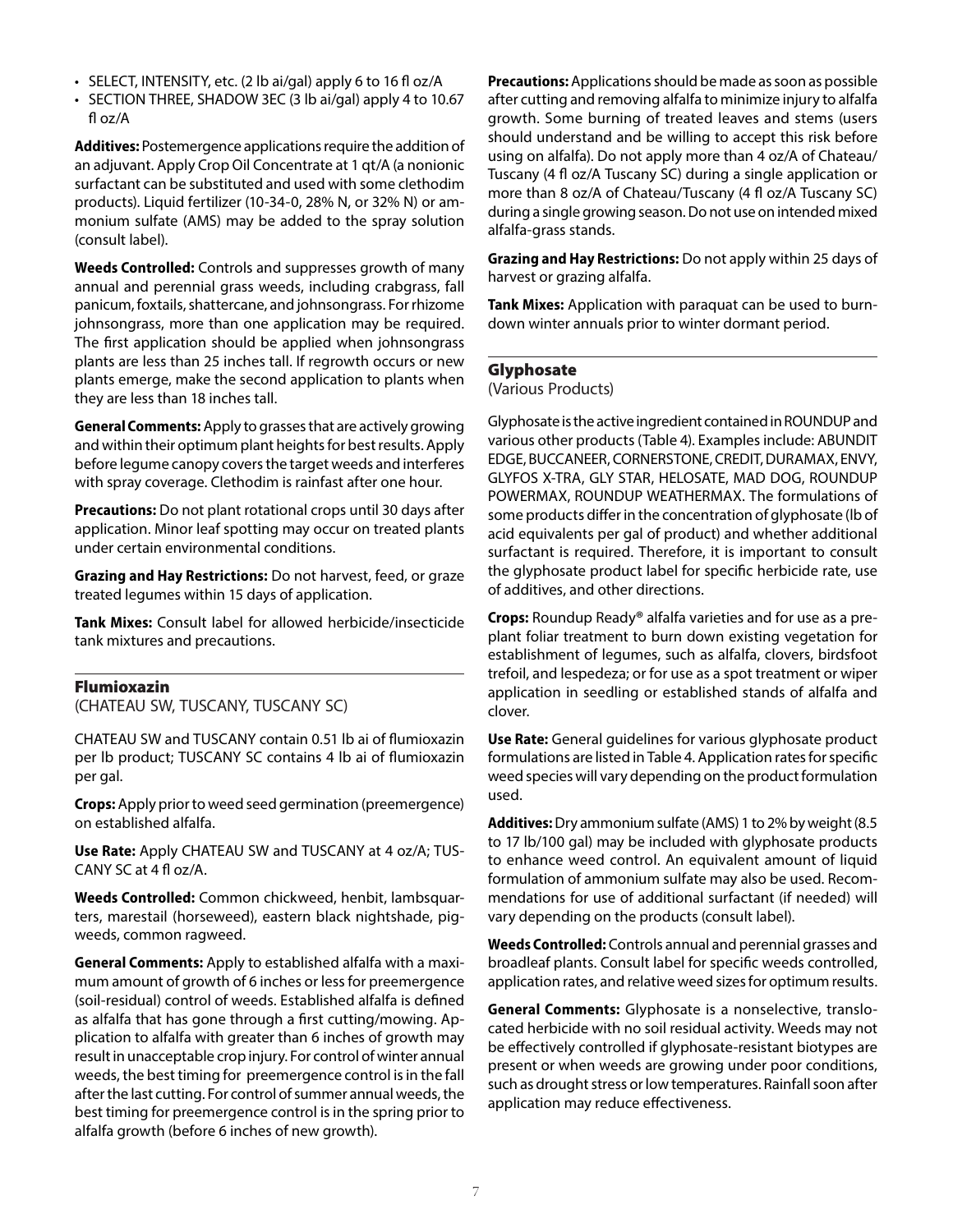**Table 4. General guidelines for applying glyphosate products in-crop on Roundup Ready alfalfa or preplant as a foliar burndown treatment prior to crop emergence.1**

| <b>Glyphosate Product</b>     | <b>Concentration</b> | <b>Weed Size</b>    | Rate/A         | Ib acid equivalent/A         |  |  |
|-------------------------------|----------------------|---------------------|----------------|------------------------------|--|--|
| Glyphosate 4S <sup>2</sup>    | 3 lb ae/gal          | Annuals $<$ 6" tall | $1.5$ to 2 pt  | 0.56 to 0.75 lb ae           |  |  |
| [various products]            |                      | Annuals >6" tall    | $2$ to 4 pt    | 0.75 to 1.5 lb ae            |  |  |
|                               |                      | Perennials          | $1.5$ to 2 gt  | 1.1 to 1.5 $\mathsf{lb}\$ ae |  |  |
| Cornerstone 5 Plus            | 4 lb ae/gal          | Annuals <6" tall    | 18 to 24 fl oz | 0.56 to 0.75 lb ae           |  |  |
| Extra Credit 5                |                      | Annuals >6" tall    | 24 to 48 fl oz | 0.75 to 1.5 lb ae            |  |  |
| GlyStar 5 Extra               |                      | Perennials          | 36 to 48 fl oz | 1.1 to 1.5 lb ae             |  |  |
| Roundup PowerMAX (5.5S)       | 4.5 lb ae/gal        | Annuals <6" tall    | 16 to 22 fl oz | 0.56 to 0.77 lb ae           |  |  |
| Roundup WeatherMAX            |                      | Annuals 6-12" tall  | 22 to 32 fl oz | 0.77 to 1.1 lb ae            |  |  |
| Abundit Edge<br>Credit Xtreme |                      | Annuals >12" tall   | 32 to 44 fl oz | 1.1 to 1.5 lb ae             |  |  |
|                               |                      | Perennials          | 32 to 44 fl oz | 1.1 to 1.5 lb ae             |  |  |

1 Consult label for specific recommendations on weed growth stages and timing of herbicide application.

2 Examples of glyphosate products (3 lb ae/gal) include: Abundit Extra, Buccaneer, Cornerstone Plus, Credit 41, Envy, Glyfos X-tra, Gly Star Original, Gly Star Plus, Helosate Plus, Honcho, Mad Dog, Makaze.

- *• Roundup Ready Alfalfa:* May be applied before, during, or after planting Roundup Ready alfalfa. Glyphosate products may be applied over-the-top of Roundup Ready alfalfa (in-crop) from emergence until 5 days prior to cutting. Best results occur when applied after weeds emerge, but before alfalfa growth interferes with spray coverage of target weeds. NOTE: During the seeding year with new stand establishment up to 10 percent of alfalfa seedlings might not contain a Roundup Ready gene and will not survive after the first application of this product (consult label).
- *Preplant Burndown:* For establishment of alfalfa, clovers, and other labeled legumes, apply as a preplant foliar treatment before or at time of planting but prior to crop emergence.
- *• Spot Spray/Wiper Applications* (Alfalfa and Clover ONLY): For use in alfalfa or clover after crop establishment. Apply in areas where the movement of domestic livestock can be controlled. No more than one-tenth of an acre should be treated at one time. The crop will be killed in the area that has been treated with spot spray applications. Mix Glyphosate 4S (3 lb ae/gal formulations) at 0.6 to 2.5 oz per gal; and ROUNDUP POWERMAX (4.5 lb ae/gal formulations) at 0.5 to 1.9 oz per gal of spray solution. Treat undesirable plants on a spray-to-wet basis. For wiper, rope wick, and sponge applications, make sure the selected weeds are above the desirable vegetation to avoid contact with the crop. In general, mix a 33 to 50% solution in water for use in a wiper, rope wick, or sponge applicator. Consult individual product label for specific guidelines on mixing the herbicide concentration and for use on selected weed species.
- *Preharvest:* Some glyphosate products may be applied as a broadcast spray prior to harvest in declining stands of alfalfa and other forage legumes where severe crop injury or destruction is acceptable, or to remove established stands of forage legumes (consult labels). Applications may be made at any time of year to aid in control of annual and perennial weeds such as johnsongrass. Consult label for maximum use rates allowed depending on product used.

#### **Grazing and Hay Restrictions:**

- *• Roundup Ready Alfalfa:* Remove domestic livestock before application. Wait a minimum of 5 days after application before grazing, or cutting and feeding forage or hay.
- *• Preplant Burndown:* Remove domestic livestock before application, and wait eight weeks after application before grazing or harvesting.
- *• Spot Spray/Wiper Applications* (Alfalfa and Clover ONLY): Remove domestic livestock before application, and wait 14 days after application before grazing livestock or harvesting.
- *• Preharvest:* Alfalfa can be harvested and fed to livestock after 36 hours; and allow a minimum of 36 hours between application and harvest. For all other forage legumes allow 3 days between application and harvest or livestock grazing.

**Tank Mixes:** With in-crop glyphosate applications tank mixtures include clethodim [Select]; imazamox [Raptor]; imazethapyr [Pursuit, Thunder]; sethoxydim [Poast] (consult label and use of adjuvants when tank mixing).

#### Hexazinone

(VELPAR L CU, VELPAR DF CU)

VELPAR L CU contains 2 lb ai hexazinone per gal of product. VELPAR DF CU contains 0.75 lb ai hexazinone per lb of product.

**Crops:** Established (>1 year old stand) alfalfa as a dormant, postdormant, or between cutting treatment.

**Use Rate:** Broadcast VELPAR L CU at 3 to 6 pt/A; Broadcast VELPAR DF CU at 1 to 2 lb/A. VELPAR may be impregnated on dry bulk fertilizer (consult label guidelines).

**Additives:** Use surfactant when weeds have emerged. Do not add a surfactant when treating non-dormant alfalfa varieties. Consult label for specific details.

**Weeds Controlled:** Controls and suppresses growth of many broadleaf and grass weeds, including common chickweed, crabgrass, foxtails, jimsonweed, common lambsquarters, wild mustard, field pennycress, pigweeds, shepherdspurse, yellow rocket, and downy brome depending when treatment is applied.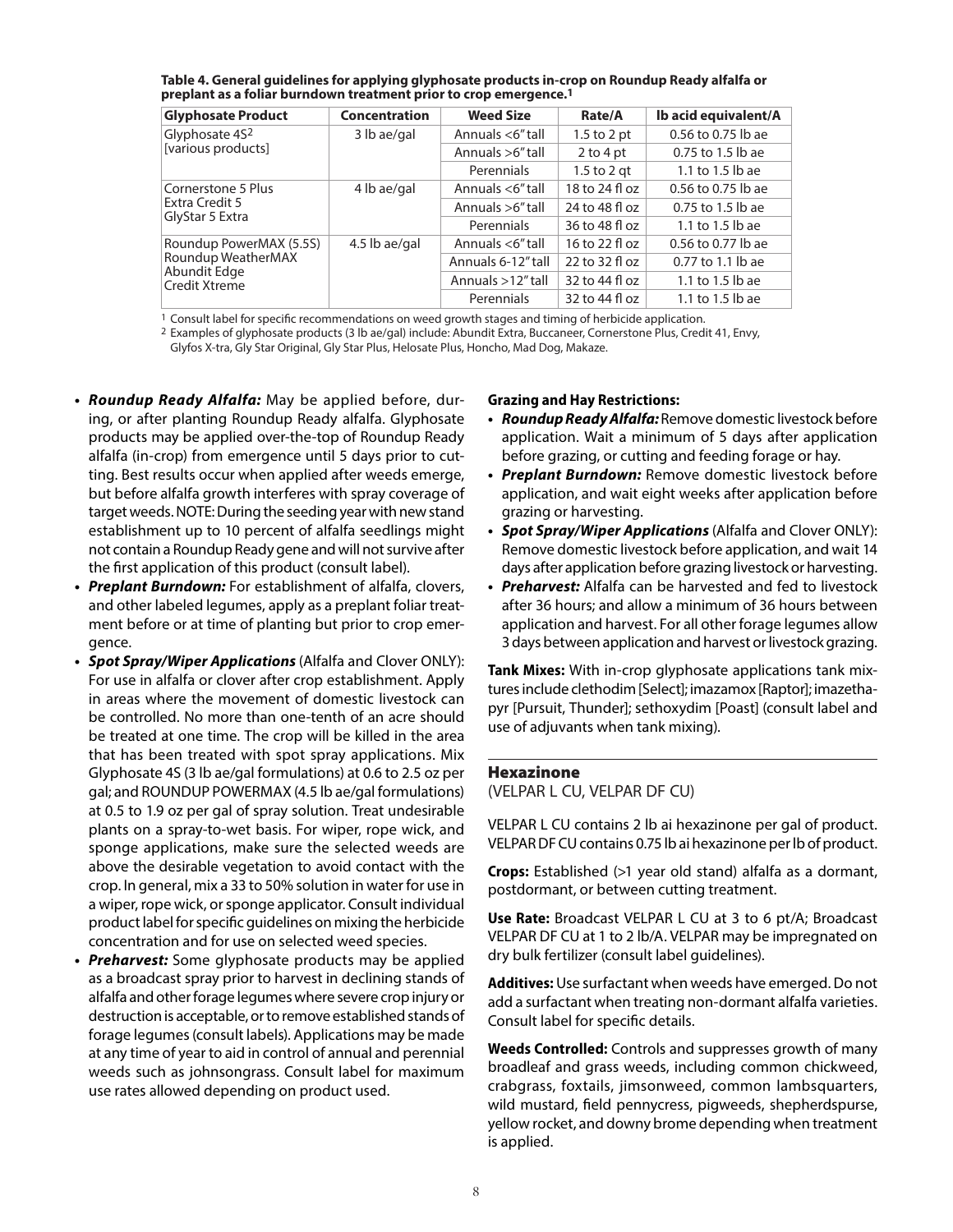**General Comments:** Treat only stands of alfalfa established for more than one year or well established after one growing season.

- *• Established* (Non-Dormant or Semi-Dormant Varieties): Make a single application in the spring before new growth exceed 2 inches in height or to alfalfa stubble after cutting, following hay removal but before regrowth exceeds 2 inches in height. Severe alfalfa injury may result following application if alfalfa growth in the spring or regrowth after hay removal exceeds 2 inches, or the air temperature is above 90°F.
- *• Established* (Dormant Varieties): Make a single application in late fall or winter after plants become dormant and before new growth exceeds 2 inch in height in the spring. Where weeds have emerged, use a surfactant at 0.25% v/v.

**Precautions:** Do not add a surfactant when applying to nondormant alfalfa. Temporary yellowing of alfalfa may occur following applications. Crop injury to alfalfa can be influence by a variety of factors including alfalfa variety, soil conditions, uniformity of application, environmental conditions, etc. Do not apply to snow-covered or frozen ground. Do not use on gravelly or rocky soils, exposed subsoils, hardpan, sand, poorly drained soil, or alkali soils. Do not use VELPAR on alfalfa seedlings or alfalfa-grass mixtures.

**Crop Rotation Guidelines:** Corn may be planted 12 months after the last application. Do not plant any other crops within two years after application.

**Grazing and Hay Restrictions:** Do not graze or feed forage or hay to livestock within 30 days following application.

**Tank Mixes:** Consult labels.

# Imazamox

(RAPTOR)

RAPTOR contains 1 lb ai imazamox per gal of product. Other imazamox products include VULTURE.

**Crops:** New seedings and established alfalfa.

**Use Rate:** Broadcast RAPTOR [imazamox] at 5 oz/A. For some weeds apply at 4 to 6 oz/A depending on weed species and growth stage.

**Additives:** Postemergence applications require the addition of an adjuvant plus a nitrogen fertilizer solution. Add Crop Oil Concentrate or Methylated Seed Oil at 1 to 2 gal per 100 gal of spray solution or 1 to 2 qt of Non-Ionic Surfactant (>80% active ingredient) per 100 gal of spray solution PLUS 2.5 gal of liquid fertilizer, such as 28% N, 32% N, or 10-34-0, per 100 gal of spray solution. Spray-grade ammonium sulfate (AMS) may be used at a rate of 12 to 15 lb per 100 gal of spray solution instead of a liquid N fertilizer solution.

**Weeds Controlled:** Controls and suppresses growth of many broadleaf and grass weeds, including cocklebur, common chickweed, foxtails, johnsongrass (seedlings), field pennycress, pigweeds, giant ragweed, shepherdspurse, smartweed, and wild mustard [consult label for maximum weed sizes and use rates recommended].

#### **General Comments:**

- *• New Seedings:* RAPTOR [imazamox] must be applied postemergence to seedling alfalfa. Apply when seedling alfalfa is in the second trifoliate stage or larger and when the majority of the weeds are 1 to 3 inches tall and actively growing. For low-growing weeds, such as mustards, apply before rosette exceeds 3 inches. When applied to seedling alfalfa, there may be a temporary reduction in growth.
- *• Established:* Apply to established alfalfa in the fall following the last cutting, in the spring to dormant or semi-dormant alfalfa, or between cuttings. Apply before significant alfalfa growth or regrowth (less than 3 inches), to allow RAPTOR [imazamo] to reach target weeds.

**Precautions:** Do not make more than one application per year (growing season). A maximum of 6 oz/A of RAPTOR [imazamox] may be applied to alfalfa per year. Do not make sequential applications of PURSUIT (imazathepyr) followed by RAPTOR (or Raptor followed by Pursuit) within a 60-day time interval because of increased potential for alfalfa crop response.Grazing and Hay Restrictions: Do not feed, graze, or harvest alfalfa for 20 days following an application.

**Tank Mixes:** On alfalfa and clover may be tank mixed with other approved herbicides. Consult the respective labels for specific details. Always follow the more restrictive labeled tank mix partner.

#### Imazethapyr

(PURSUIT (2S), THUNDER)

PURSUIT (2S) and THUNDER contain 2 lb ae of imazethapyr per gal of product. Other imazethapyr products include IMA-ZETHAPYR 2SL, PRAXIS.

**Crops:** New seedings and established alfalfa, clover, and birdsfoot trefoil.

**Use Rate:** Broadcast PURSUIT or THUNDER at 4 oz/A. For alfalfa and clover apply at 3 to 6 oz/A, depending on weed species and stage of weed growth.

**Additives:** Postemergence applications on alfalfa and clover require the addition of an adjuvant plus a fertilizer solution. Add Crop Oil Concentrate at 1.25 gal per 100 gal spray solution or Methylated Seed Oil at 1 gal per 100 gal spray solution or Non-Ionic Surfactant (>80% active ingredient) at 1 qt per 100 gal of spray solution PLUS a liquid fertilizer solution, such as 28% N, 32% N or 10-34-0, at a rate of 1.25 to 2.5 gal per 100 gal of spray solution. Instead of liquid fertilizer, spray-grade ammonium sulfate (AMS) may be used at a rate of 12 to 15 lb per 100 gal of spray. Consult label for only using nonionic surfactant (NIS) plus UAN or AMS as additives

**Weeds Controlled:** Controls and suppresses growth of many broadleaf and grass weeds, including cocklebur, common chickweed, foxtails, johnsongrass (seedling), field pennycress, pigweeds, giant ragweed, shepherdspurse, smartweed, and wild mustard [consult labels for maximum weed sizes and use rates recommended].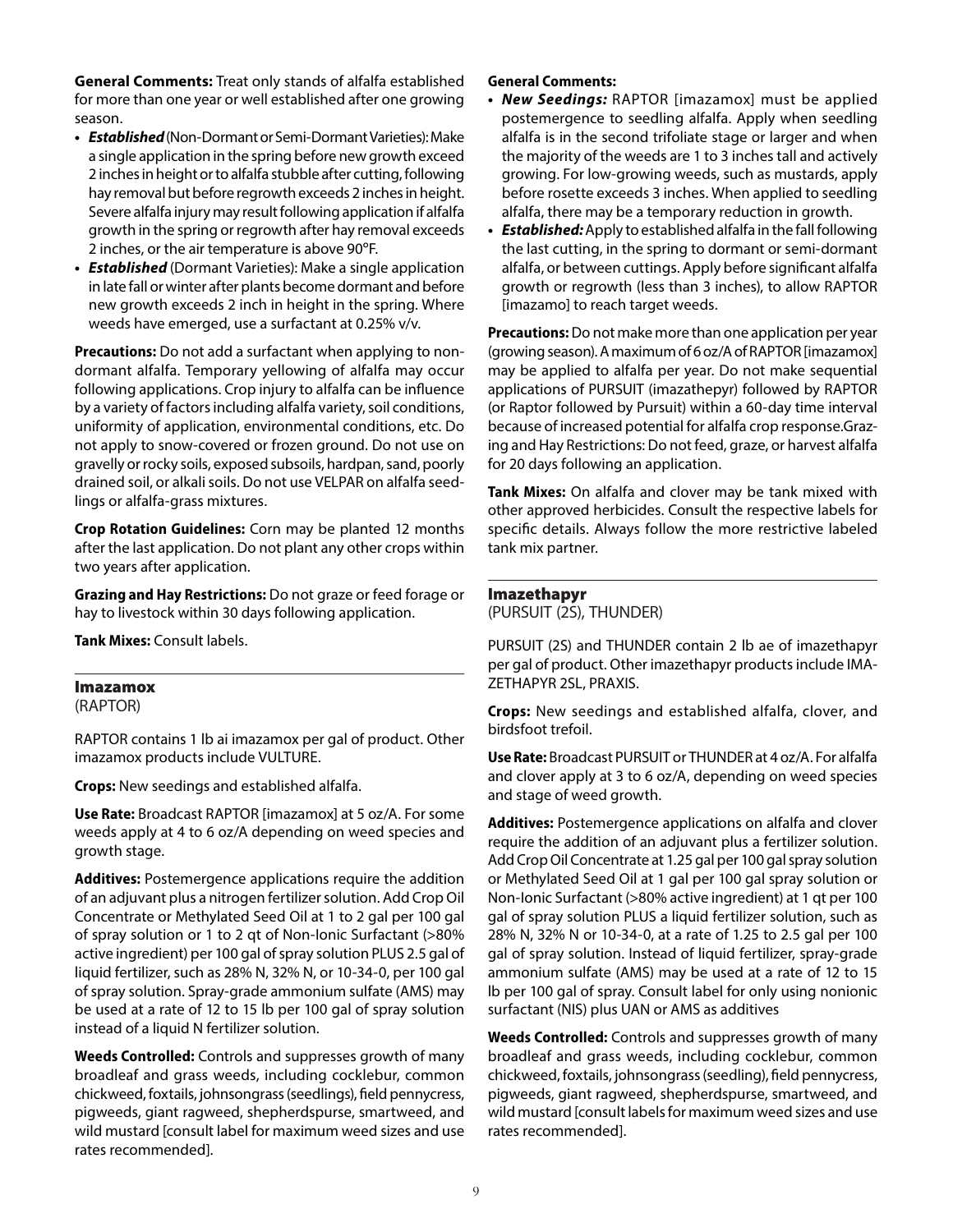### **General Comments:**

- *• Seedling Alfalfa or Clover:* Must be applied postemergence to seedling alfalfa or clover. Apply in the spring, summer, or fall when seedling alfalfa is in the second trifoliate stage or larger and when the majority of the weeds are 1 to 3 inches tall and actively growing. For low-growing weeds such as mustards, apply before rosette exceeds 3 inches. Weeds under stress are less susceptible to control in cold or drought stress conditions.
- *• Established Alfalfa or Clover:* Can be applied to alfalfa or clover in the fall following the last cutting or in the spring to dormant or semi-dormant alfalfa or clover, or between cuttings (remove hay from the field and apply before excessive alfalfa or clover regrowth). Make any application before significant alfalfa or clover growth or regrowth occurs (less than 3 inches) to allow PURSUIT [imazethapyr] to reach target weeds.
- *• Seedling and Established Birdsfoot Trefoil:* Apply only 4 fl oz/A when seedling birdsfoot trefoil is in the third trifoliate stage or larger. When applied to seedling birdsfoot trefoil, there may be a temporary reduction in growth. On established birdsfoot trefoil apply only 4 fl oz/A in the fall, in the spring to dormant or semi-dormant plants, or between cuttings. Make any application before significant birdsfoot trefoil growth or regrowth occurs (3 inches) to allow PURSUIT [imazethapyr] to reach target weeds.

**Precautions:** Minor height reduction or slight leaf yellowing may occur soon after application. If applied under cool conditions (40°F or less), temporary stunting and yellowing of the crop may occur. Weeds under stress are less susceptible to control in cold or drought stress conditions. If present, growth of perennial grasses, such as orchardgrass, fescues, bromes, or timothy, might be suppressed. Do not apply more than 4 oz/A of PURSUIT [imazethapyr] during the last year of the stand.

**Grazing and Hay Restrictions:** Do not feed, graze, or harvest alfalfa, clover, or birdsfoot trefoil for 30 days following an application.

**Tank Mixes:** On alfalfa and clover may be tank mixed with other approved herbicides. Consult the respective labels for specific details. Always follow the more restrictive labeled tank mix partner.

#### Imazethapyr + Glyphosate (EXTREME, THUNDER MASTER)

EXTREME and THUNDER MASTER contain 2.17 lb active ingredient per gal (0.17 lb ai of imazethapyr + 2 lb ai of glyphosate as the isopropylamine salt) [1.48 lb ae of glyphosate].

**Crops:** Roundup Ready® alfalfa varieties only.

**Use Rate:** Apply postemergence only at a broadcast rate of 2.2 to 4.4 pt/A to seedling or established Roundup Ready alfalfa varieties.

**Weeds Controlled:** Provides contact and residual control of many broadleaf and grass weeds, including barnyardgrass,

common chickweed, cocklebur, crabgrass, fleabane, foxtail, goosegrass, jimsonweed, johnsongrass, lambsquarters, morningglory, mustard spp., fall panicum, pigweeds, common ragweed, giant ragweed, shepherdspurse, smartweed.

**General Comments:** Can be applied postemergence to seedling and established Roundup Ready alfalfa or to dormant or semi-dormant established Roundup Ready alfalfa. If applied to non-Roundup Ready alfalfa, will cause severe crop injury and crop loss. On seedling alfalfa apply when alfalfa is in the second trifoliate stage or larger and when the majority of the weeds are 1 to 3 inches. For low growing weeds (eg. mustards) apply before the rosette exceed 3 inches. On established alfalfa apply in the fall, in the spring to dormant or semi-dormant alfalfa (less than 3 inches of regrowth), or between cuttings (after cutting and hay harvest apply before significant alfalfa growth or regrowth [less than 3 inches] to allow herbicide to reach target weeds).

**Precautions:** Do not apply more than 3 pt/A during the last year of the alfalfa stand. A maximum of 0.094 lb ae of imazethapyr per year may be applied. For crop rotation guidelines consult label.

**Grazing and Hay Restrictions:** Do not feed, graze, or harvest for 30 days following application of EXTREME or THUNDER MASTER on Roundup Ready alfalfa.

**Tank Mixes:** None.

## Metribuzin

(Various Products)

GLORY 4L and TRICOR 4F contain 4 lb ai metribuzin per gal of product; DIMETRIC DF, GLORY, METRIBUZIN 75DF contain 0.75 lb ai metribuzin per lb of product.

**Crops:** Established (>1 year old stand) alfalfa and alfalfa-grass mixtures.

#### **Use Rate:**

- *• Alfalfa:* Broadcast GLORY 4L or TRICOR at 1.0 to 2 pt/A. DIMETRIC DF, GLORY, METRIBUZIN 75DF at 0.67 to 1.33 lb/A.
- *• Alfalfa-Grass Mixtures:* GLORY 4L or TRICOR at 1.0 to 1.5 pt/A. DIMETRIC DF, GLORY, METRIBUZIN 75DF at 0.67 to 1.0 lb/A.

**Weeds Controlled:** Controls and suppresses growth of many broadleaf and grass weeds, including common chickweed, dandelion, henbit, purple deadnettle, common lambsquarters, wild mustard, pepperweed, pigweeds, shepherdspurse, and yellow rocket.

#### **General Comments:**

*• Established (Dormant):* Apply when alfalfa growth ceases in late fall or in the spring before new growth begins. Crop injury may occur if, at the time of application, crop is under stress caused by diseases, drought, winter injury, or other factors. For best results, apply to weeds that are less than 2 inches tall or before weeds exceed 2 inches in diameter (rosettes).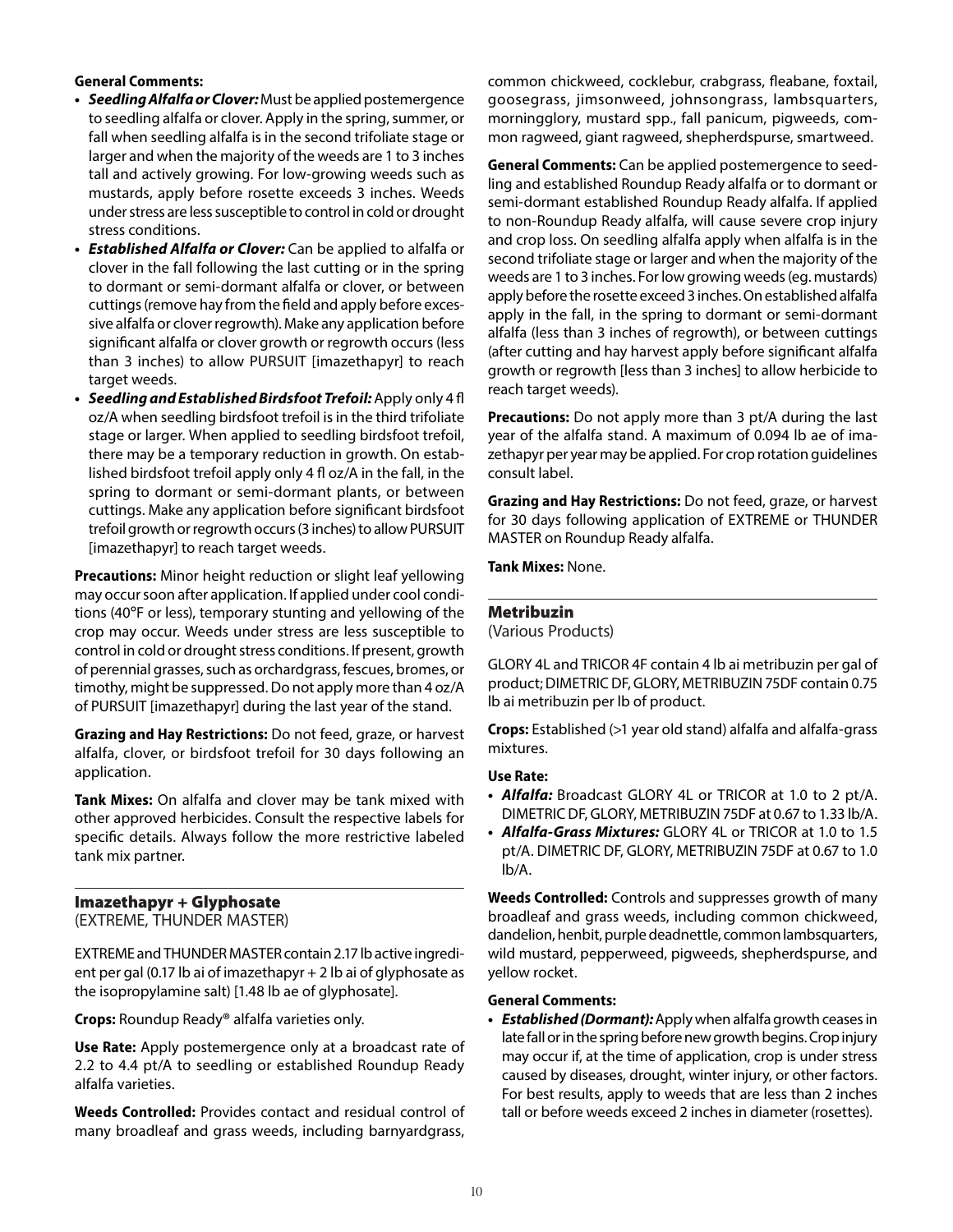*• Established* (Postdormant): When impregnated on a dry bulk fertilizer, may be applied after dormancy has broken but prior to 3 inches of new alfalfa shoot growth. Apply when alfalfa foliage is dry or crop injury may occur.

**Precautions:** Do not apply within the first growing season (12 months after seeding). For postdormant applications, only apply with an impregnated dry bulk fertilizer mixture.

#### **Grazing and Hay Restrictions:**

- *• Established* (Dormant): Do not graze or harvest treated alfalfa within 28 days of treatment.
- *• Established* (Postdormant): With some metribuzin products when applying impregnated on dry bulk fertilizer, do not graze or harvest treated alfalfa for 60 days after application (consult label of product used).

#### Paraquat

(Various Products)

GRAMOXONE SL 2.0 contains 2 lb ai of paraquat per gal; FIRESTORM, HELMQUAT, PARAZONE 3SL contain 3 lb ai of paraquat per gal of product. Paraquat products are classified as RESTRICTED USE pesticides.

**Crops:** Apply as a preplant foliar treatment to burn down existing vegetation for establishment of legumes, such as alfalfa, clovers, birdsfoot trefoil, and lespedeza, or for use on new seedings and established legumes as a dormant season treatment. Paraquat can also be applied on alfalfa as a between cutting treatment.

#### **Use Rate:**

- *Preplant Foliar Burndown or at Planting* (apply prior to crop emergence): Gramoxone SL 2.0 – apply 2.5 to 4 pt/A; Paraquat (3SL) – apply 1.7 to 2.7 pt/A
- *New Seedings* (dormant fall-seeded legumes <1 year old): Gramoxone SL 2.0 – apply 1 to 2 pt/A; Paraquat (3SL) - apply 0.7 to1.3 pt/A.
- *Established* (Dormant season): Gramoxone SL 2.0 apply 2 to 3 pt/A; Paraquat (3SL) - apply 1.3 to 2 pt/A.
- *Between Cuttings* (Alfalfa ONLY): Gramoxone SL 2.0 apply 1 pt/A; Paraquat (3SL) - apply 0.7 pt/A.

**Additives:** Add Non-Ionic Surfactant containing 75% or more surface-active agents at 0.125% v/v (1 pt/100 gal) of the finished spray volume OR add a nonphytotoxic Crop Oil Concentrate containing 15% to 20% approved emulsifier at 1% v/v (1 gal/100 gal) of the finished spray volume.

**Weeds Controlled:** Controls and suppresses growth of many annual grasses and broadleaf weeds. Established weeds and the stubble of weeds cut off during harvest will be less affected by this treatment, compared with smaller weed seedlings.

#### **General Comments:**

*• Preplant Foliar Burndown or at Planting:* Seeding should be done with minimal soil disturbance. Apply prior to the emergence of the crop. Crop plants that are emerged at the time of application will be killed.

- *• New Seedings* (Dormant fall-seeded legumes <1 year old): For fall-seeded, newly established stands less than 1 year old. Apply when crop is dormant during late fall or winter months after last fall cutting. Applications to legume crops that are not yet dormant or have broken dormancy may result in stand loss and/or yield reduction. Green-crop foliage present at the time of application will be burned. Do not apply more than once per season.
- *• Established* (Dormant season): Apply when crop is dormant during late fall or winter months after last fall cutting and before first spring cutting. Do not apply if fall regrowth following last fall cutting or grazing is greater than 6 inches for alfalfa (2 inches for clover and other legumes) or if spring regrowth is more than 2 inches. Applications to legume crops that are not yet dormant or have broken dormancy may result in stand loss and/or yield reduction. Green-crop foliage present at the time of application will be burned. Do not make more than one application per year.
- *• Between Cuttings* (Alfalfa ONLY): Apply immediately after alfalfa has been removed for hay or silage. Do not treat more than five days after cutting. For first-year alfalfa, do not apply more than two applications per growing season. Weeds beyond the seedling stage and the stubble of weeds cut off during harvest will be less affected by this treatment.

#### **Grazing and Hay Restrictions:**

- *• New Seedings* (Dormant fall-seeded legumes <1 year old): Do not cut or harvest within 60 days of application.
- *• Established* (Dormant season): Do not cut or harvest alfalfa within 42 days of application; do not harvest other legumes within 60 days of application.
- *• Between Cuttings* (Alfalfa ONLY): Do not cut or harvest within 30 days of application.

**Tank Mixes:** Metribuzin and Velpar L (dormant season Alfalfa ONLY). Do not tank mix metribuzin or Velpar with paraquat on newly established alfalfa (<1-year-old stands). Consult the product labels for specific tank mixing details. Always follow the more restrictive label for the tank mix partner.

#### Pendimethalin

(PROWL H20, SATELLITE HYDROCAP)

PROWL H20 and SATELLITE HYDROCAP contain 3.8 lb ai pendimethalin per gal. Other pendimethalin products include STEALTH (3.3 lb ai/gal).

**Crops:** Apply prior to weed seed germination (preemergence) on seedling and established alfalfa and mixed stands of established cool-season forage grases with alfalfa.

#### **Use Rate:**

- *• Seedling Alfalfa:* Apply PROWL H20 or SATELLITE HYDRO-CAP at 1.1 to 2.1 pt/A; STEALTH at 1.2 to 2.4 pt/A.
- *• Established Alfalfa:* Apply PROWL H20 or SATELLITE HY-DROCAP at 2.2 to 4.2 pt/A (1.1 to 2.1 qt/A) [for certain weeds may be applied up to 4.2 qt/A]; STEALTH at 2.4 to 4.8 pt/A (1.2 to 2.4 qt/A).